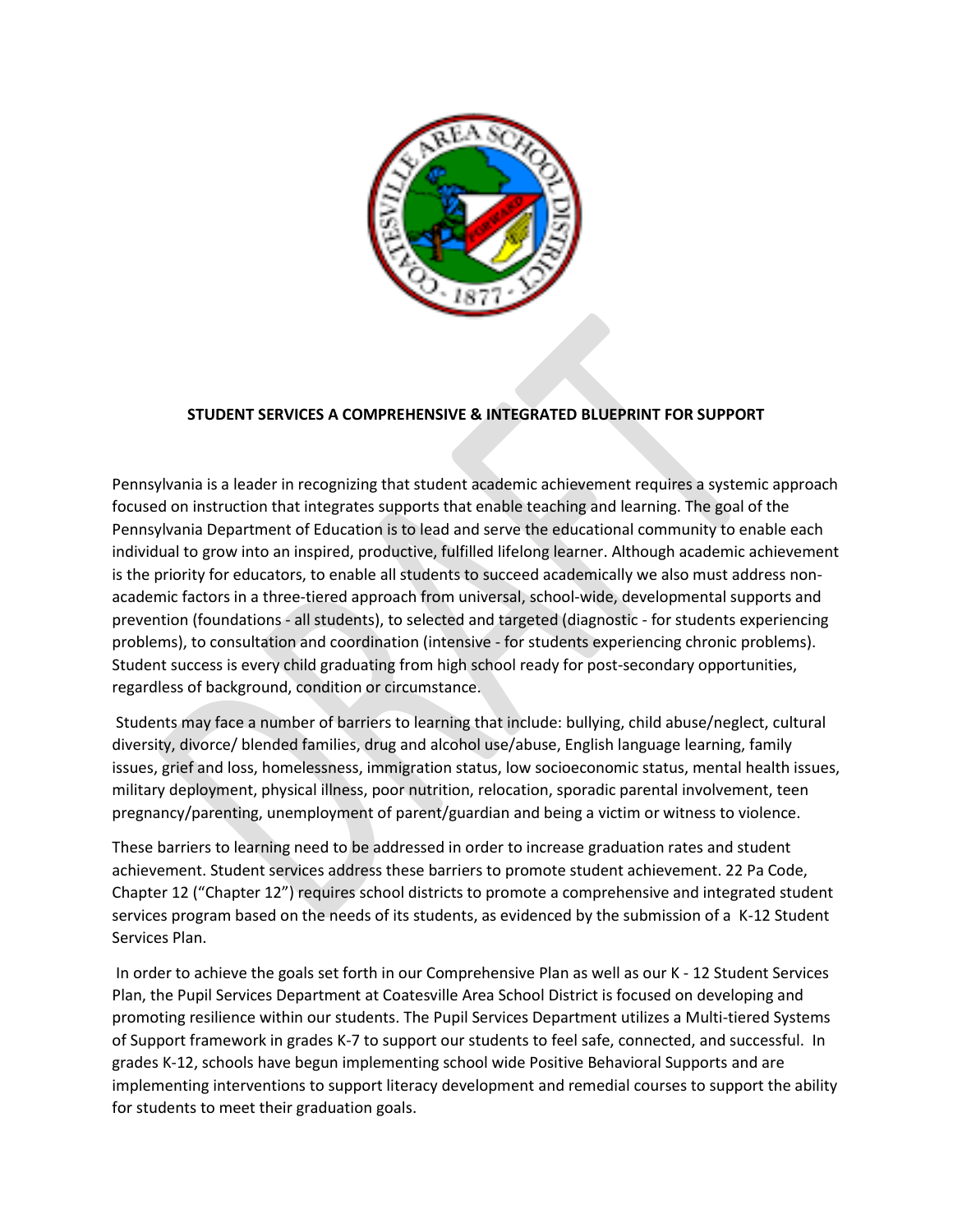## For more information regarding Chapter 12 Student Services please click here:

[https://casetext.com/regulation/pennsylvania-code-rules-and-regulations/title-22-education/part-i](https://casetext.com/regulation/pennsylvania-code-rules-and-regulations/title-22-education/part-i-state-board-of-education/subpart-a-miscellaneous-provisions/chapter-12-students-and-student-services/services-to-students/section-1241-student-services)[state-board-of-education/subpart-a-miscellaneous-provisions/chapter-12-students-and-student](https://casetext.com/regulation/pennsylvania-code-rules-and-regulations/title-22-education/part-i-state-board-of-education/subpart-a-miscellaneous-provisions/chapter-12-students-and-student-services/services-to-students/section-1241-student-services)[services/services-to-students/section-1241-student-services](https://casetext.com/regulation/pennsylvania-code-rules-and-regulations/title-22-education/part-i-state-board-of-education/subpart-a-miscellaneous-provisions/chapter-12-students-and-student-services/services-to-students/section-1241-student-services)

## **Creating a System the Promotes Health, Wellness, and a Positive Learning Environment**

Research has shown that resilience leads to improved outcomes for students because it is related to students' beliefs that they have the ability to influence their environment. Resilient students are high in autonomy and self-efficacy – they experience feelings of confidence and believe that things will work out.

Research indicates that certain life experiences foster resilience while others reduce resilience. Many strategies developed across all tier levels seek to build resilience. Resilience refers to that capacity to learn from failure, to be motivated by challenges, to believe in your own abilities to cope with extreme and stressful life situations and to "bounce back" (Goldstein & Brooks, 2005).

Resilience is not all or nothing. You can be a little or a lot resilient. You can be resilient in some situations, but not others. Consequently, it can be promoted, nurtured and taught. (Reivich, K., 2010). In the Coatesville Area School District, we promote the development of resilience into our everyday operation by creating innovative educational experiences which are funded by the taxpayers, supported by the community, delivered by dedicated teachers and administrators, to ensure all students will become responsible, contributing global citizens.

Protective factors that enhance resilience include:

- Promoting a sense of belonging in the home/school community
- Ensuring students have healthy relationships with at least one invested adult
- Contributing to positive social behaviors and problem-solving skills
- Fostering a sense of communal belonging
- Minimizing family stress
- Minimize risk factors
- Strengthening healthy family relationships
- Clear standards and expectations for behavior
- Clear procedures & boundaries in all school settings (e.g., classroom, hallway, cafeteria, etc.)
- Opportunity to make meaningful contribution
- Basic physical health needs being met or addressed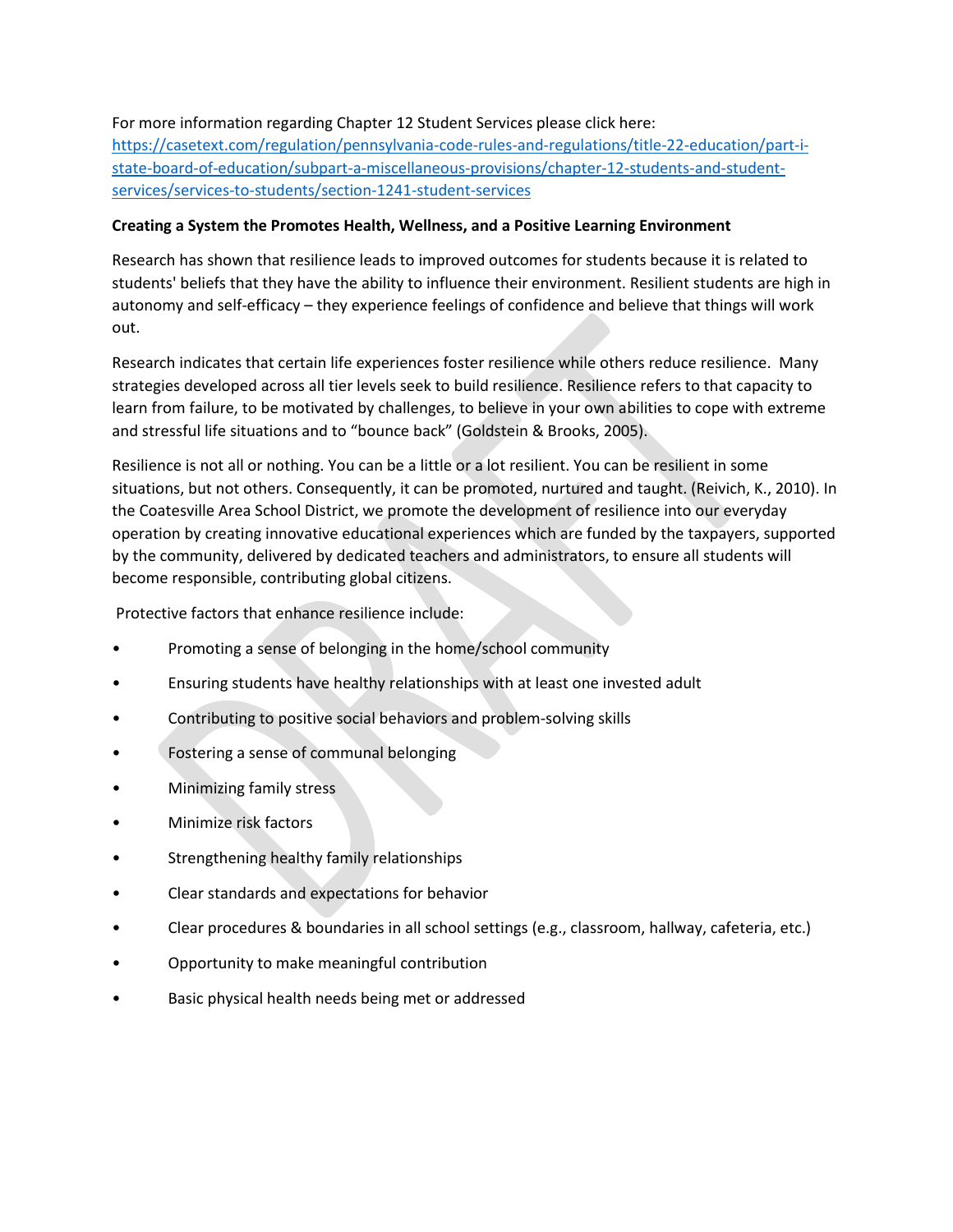The Coatesville Area School District adheres to the goals and guidelines outlined in the Pennsylvania Standards Aligned System. For more information regarding Pennsylvania Department of Education Standards Aligned System please click here:<https://www.pdesas.org/standard/>

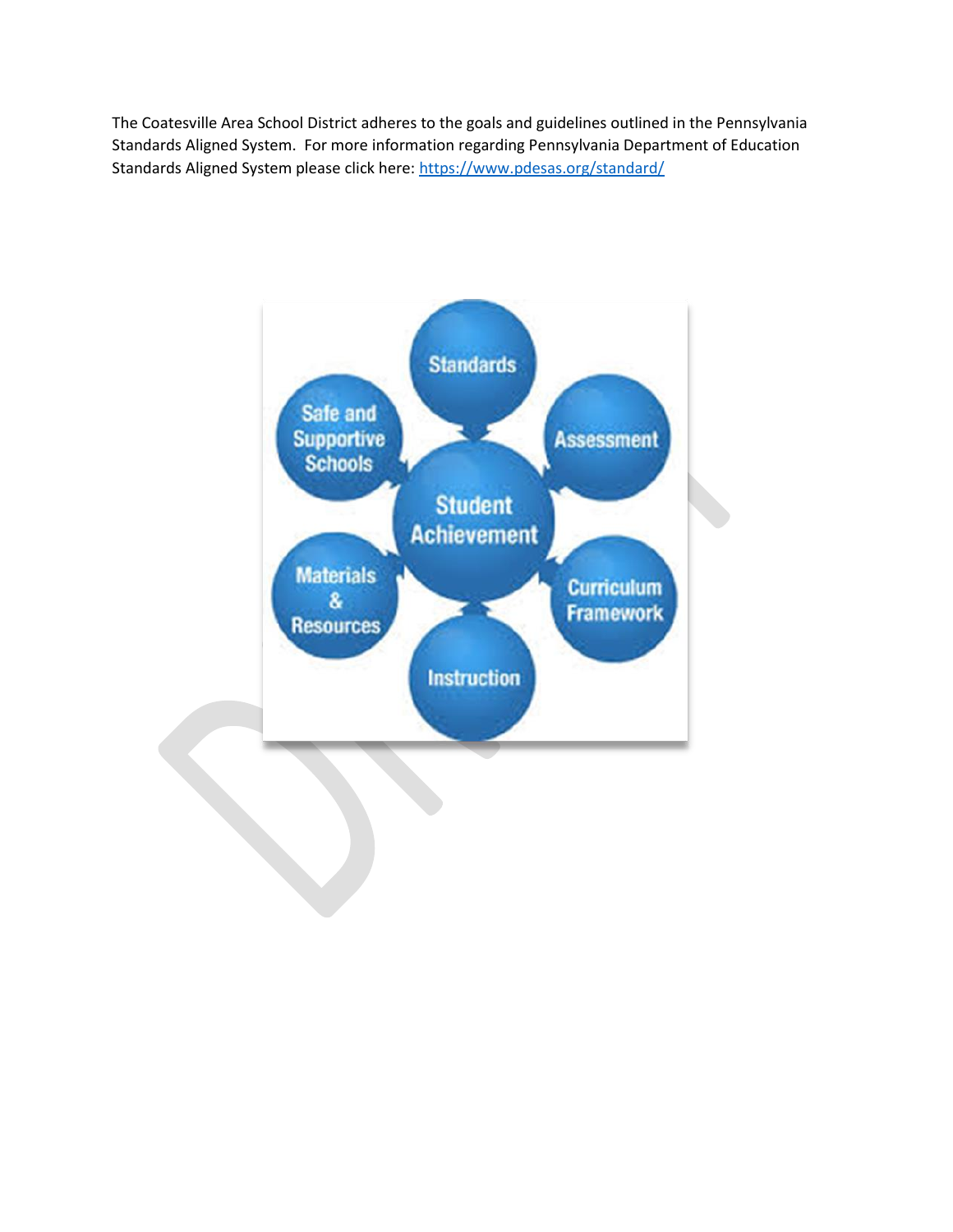### **Strategies to Create Systems of Support and Mitigate Risk Factors in an Educational Environment**

**1. Provide Opportunities for Meaningful Participation:** This strategy views young people as resources and involves them as active participants. They take on responsibility by making decisions, planning, evaluating and implementing projects.

**2. Increase Bonding or Connectedness:** Strengthening connections between the individual and prosocial persons or activities, e.g. in schools increase family involvement, create engaging afterschool programs

**3. Set and Communicate High and Realistic Expectations:** High and realistic expectations are excellent motivators; cooperative and interest-based learning strategies such as service learning are effective

**4. Set Clear and Consistent Boundaries:** Be consistent and fair in implementing policies and regulations; this might be most effective in combination with youth participation

**5. Provide Care and Support:** Caring relationships are elements of promoting resiliency. Research increasingly points out that supportive environments and climates are essential for learning

**6. Teach Life Skills**: Teaching skills such as conflict resolution and cooperation will help young people navigate environmental challenges

*Source: Nan Henderson and Mile Milstein. Resiliency in Schools: Making it Happen for Students and Educators. Thousand Oaks, CA: Corwin Press, 2003.*

*Descriptive Text Source: Nan Henderson, et al. Schoolwide Approaches for Fostering Resiliency. San Diego, CA: Resiliency in Action, 2000.*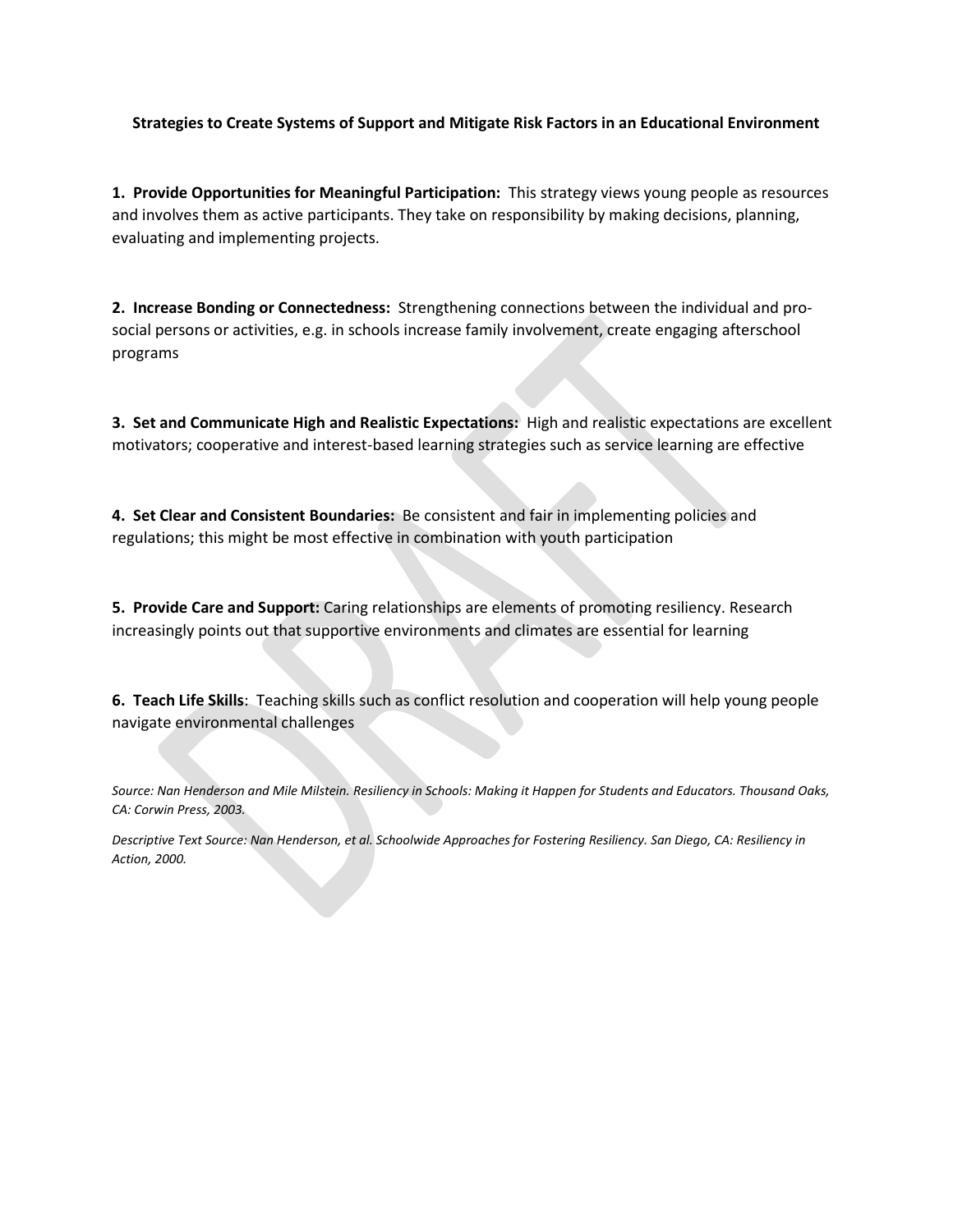### **Pupil Services Department Programs and Personnel**

### **Student Services – CASD School Board Policy - 146**

### **Special Education**

The district shall offer each student with a disability education programs and services that appropriately meet the student's needs for educational, instructional, transitional and related services. A student who requires special education shall receive programs and services according to an individualized education program (IEP). The IEP shall provide access to the district's general curriculum and participation in state and local assessments, including supplemental aids and services that permit the student to be educated, to the maximum extent appropriate, with nondisabled peers. The district shall provide a continuum of placement options to appropriately meet the needs of students with disabilities.[1][2][3][4][5][6]

#### **Definitions**

Students with disabilities - school-aged children within the jurisdiction of the district who have been evaluated and found to have one or more disabilities as defined by law, and who require, because of such disabilities, special education and related services. School-aged children who have identified disabilities but do not require special education may be entitled to accommodations or services or to enroll in courses of study in the district which serve students with disabilities pursuant to other law or Board policy.[7][8][9][10][11]

**Individualized Education Program (IEP)** - the written educational statement for each student with a disability that is developed, reviewed and revised in accordance with federal and state laws and regulations.[12][13]

### **CASD School Board Policy - 113 Special Education**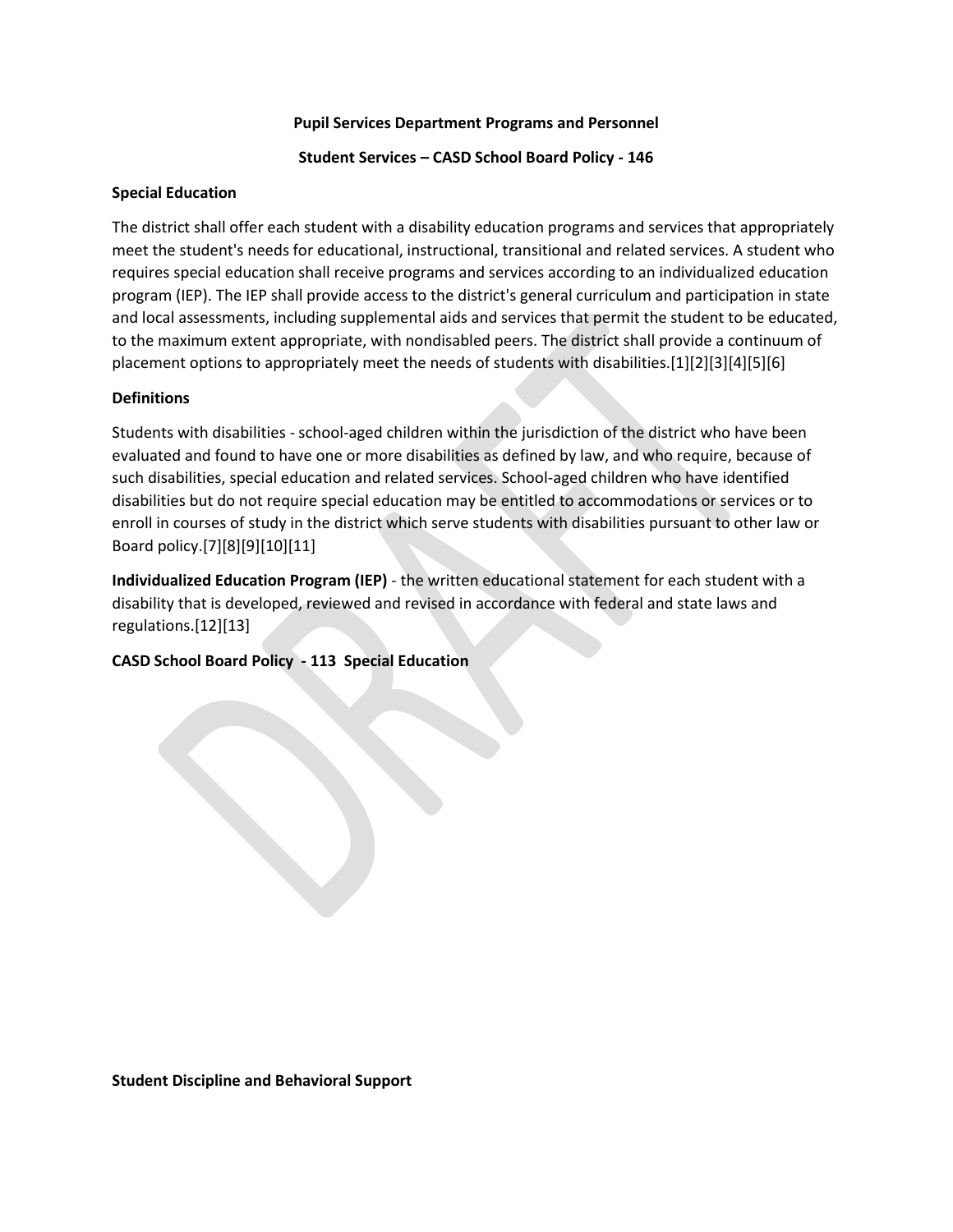The Coatesville Area School District strives to provide programs and services for all students to facilitate a positive, safe, and orderly school environment. We help prepare students behaviorally for academic success and establish a a foundation for academic success by providing preventative and responsive behavioral support for all stakeholders.

Examples:

- Manage or modify student behavior
- Rehabilitate students to re-enter the mainstream
- Access and utilize student learning styles and communicate to the home school
- Identify/diagnose problems/needs of students
- Facilitate an effective learning environment for students who have violated rules in the code of student conduct
- Provide alternatives for students who have violated rules in the code of student conduct
- Allow students who have displayed behavioral issues to progress academically
- Implement Positive Behavior Interventions and Supports in all grades K-12
- Implement support personnel to monitor climate and culture (Climate coaches, Behavioral Support Staff, Mental Health Staff, Guidance Counselors)
- Implementation of Social Emotional Learning screening and interventions grades K-7
- Tiered levels of academic and behavioral supports
- Implementation of data teams to monitor student progress and provide appropriate interventions
- Ongoing review of Student Code of Conduct, procedures, and practices

# **CASD Board Policy – 218 – Student Discipline**

# **CASD Board Policy – 233 – Suspension and Expulsion**

**CASD Board Policy – 131.1 – Discipline of Students with Disabilities**

# **CASD Board Policy – 131.2 – Behavior Support for Student with Disabilities**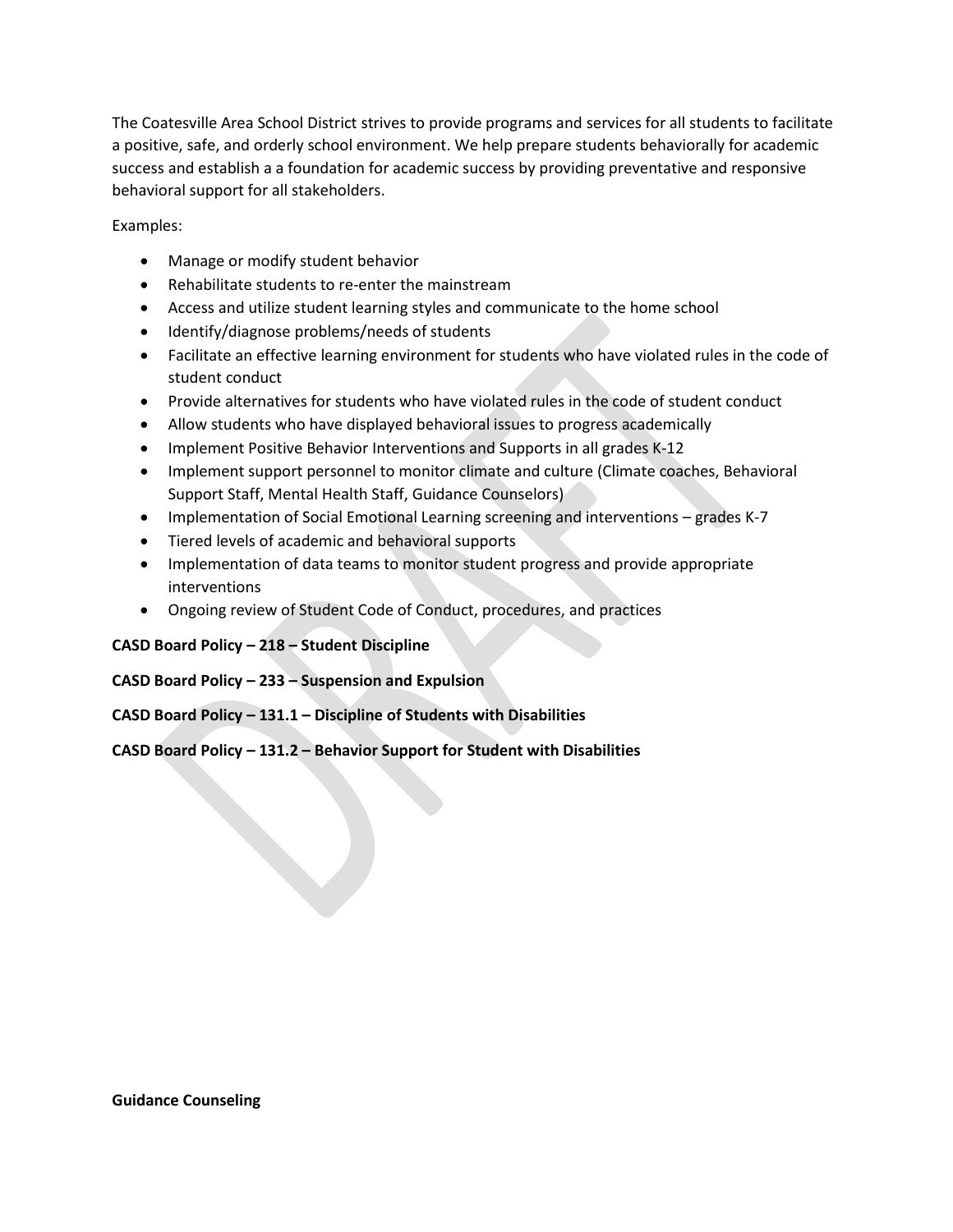The Coatesville Area School District school Counseling Department provides a comprehensive program addressing the academic, career, and personal/social development of all students. In partnership with the school community, counselors provide opportunity to develop a foundation that allows students to identify and explore individual abilities and interests. School counselors facilitate a support system that promotes academic and personal achievement and fosters the skills necessary for students to grow and contribute as productive members of a global society. CASD school guidance counselors support students by:

- Providing a developmentally appropriate counseling program to address academic, social/emotional, and career related school wide and individual needs
- Identifying individual biological, psychological, and social needs of students and referring students and families to appropriate school based and community based resources and human services agencies
- Supporting students in recognizing options and making choices in vocational and academic educational planning
- Evaluating and interpreting data to increase achievement as well as supporting the 7implementation of interventions to help remove the barriers to student learning
- Supporting student success through comprehensive and expanded outreach activities, counseling services, and teaching that support life-long learning
- Collaborating with staff and community
- Promoting holistic wellness, joy in learning, the development of healthy relationships between peers and adults within the school environment

# **CASD Board Policy 112 – Guidance Counselors**

**English Language Learners**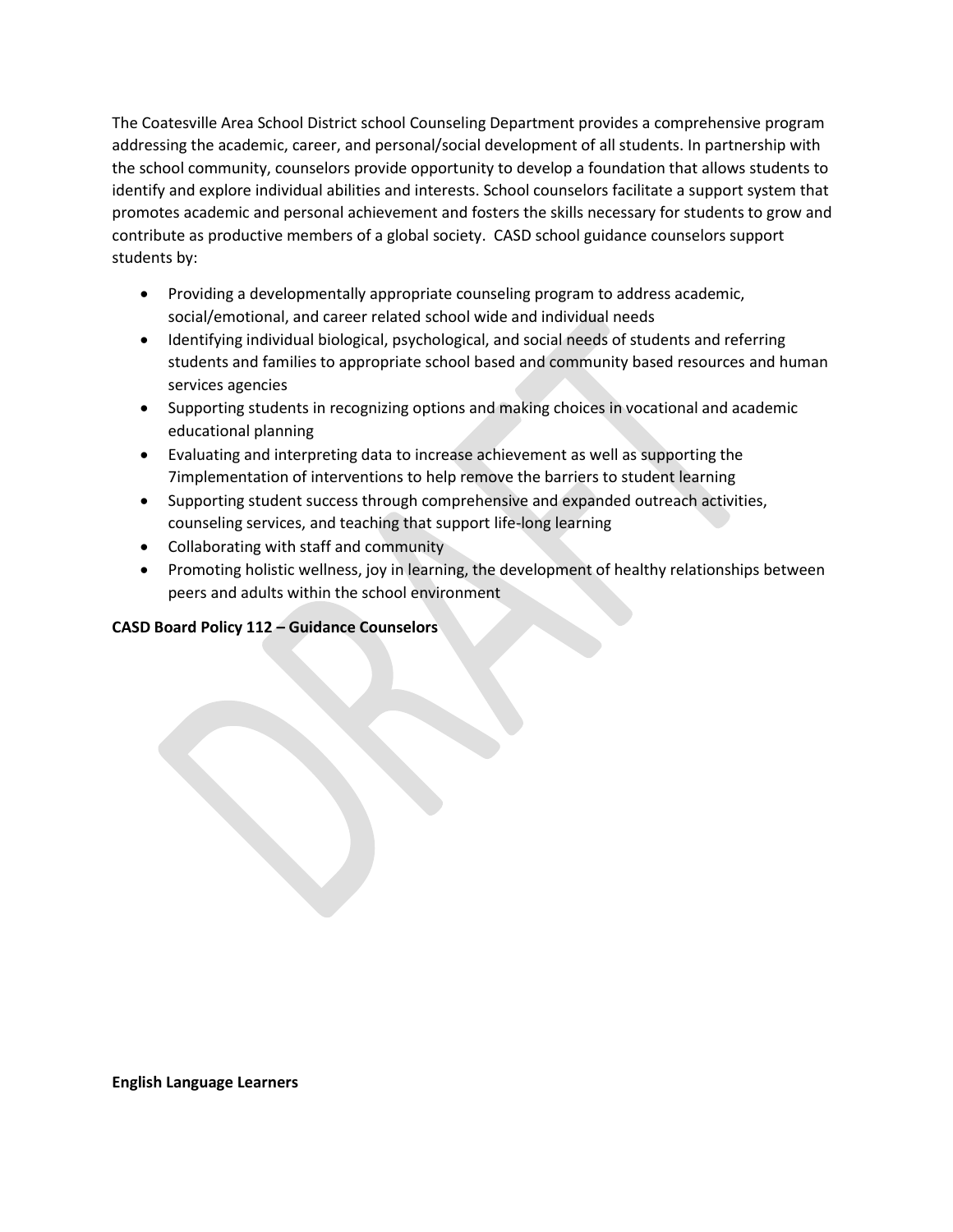### **PROGRAM DESCRIPTION**

The English Language Development program is for students whose primary home language is other than English. The goal of the ELD (English Language Development) program is to increase proficiency levels for English learners (ELs) in the areas of listening, speaking, reading, writing, grammar and vocabulary, and to provide students with the capacity to succeed in school, both academically and socially. The ELD program specialist also acts as a liaison between school and home. Recognizing the diversity of T/E students, the ELD program specialists foster each child's participation in the T/E schools while preserving the child's own language and cultural heritage.

The District shall provide EL students with both planned ELD instruction and modifications in content instruction and assessments for all curricular areas, based on the provisions of the LIEP. The LIEP shall be thoughtfully and deliberately planned and evaluated in accordance with state and federal laws and regulations, and shall meet the needs of the District's EL students. The district's program shall:

- Align to state academic content standards for the appropriate grade levels of EL students.
- Include ELD instruction delivered by properly certified English as a Second Language (ESL) teachers, and other certified content area teachers working in conjunction with ESL certified teachers.
- Incorporate the use of state assessments and ELD criteria.
- Provide equitable access to content for EL students at all proficiency levels.
- Provide equitable access to enrollment in courses or academic programs for which EL students are otherwise eligible.
- Provide interventions and supports that are directly aligned with the needs and language proficiency levels of each student.

# **CASD Board Policy 138 – Language Instruction Educational Program for English Learners**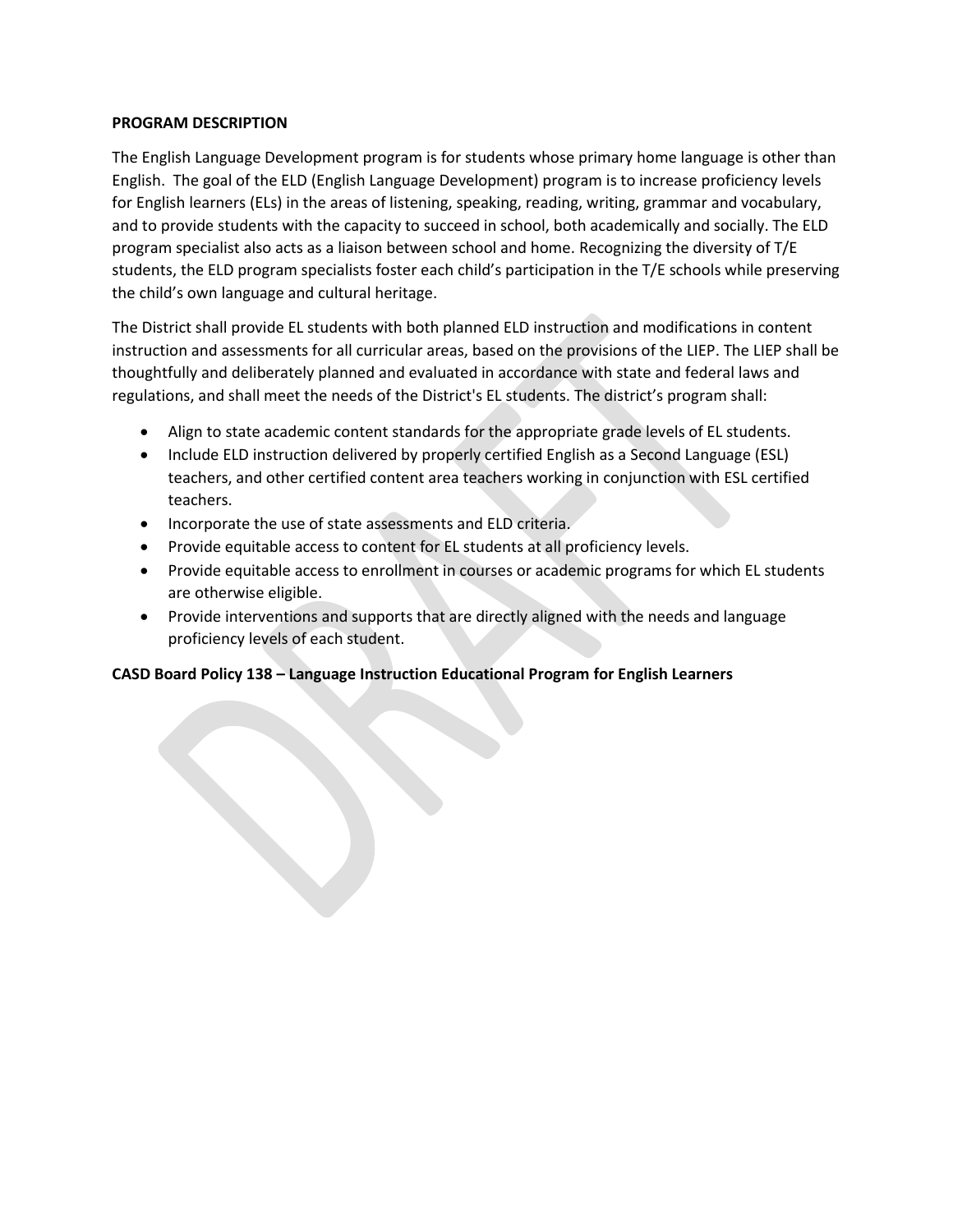#### **Section 504**

The district shall provide to each qualified student with a disability enrolled in the district, without cost to the student or parent/guardian, a free and appropriate public education (FAPE). This includes provision of education and related aids, services, or accommodations which are needed to afford each qualified student with a disability equal opportunity to participate in and obtain the benefits from educational programs and extracurricular activities without discrimination, to the same extent as each student without a disability, consistent with federal and state laws and regulations.

The Board encourages students and parents/guardians who believe they have been subjected to discrimination or harassment to promptly report such incidents to designated employees.

The Board directs that complaints of discrimination or harassment shall be investigated promptly, and corrective action be taken for substantiated allegations. Confidentiality of all parties shall be maintained, consistent with the district's legal and investigative obligations.

The district shall not intimidate, threaten, coerce, discriminate or retaliate against any individual for the purpose of interfering with any right or privilege secured by this policy.

### **Definitions**

Qualified student with a disability - a student who has a physical or mental disability which substantially limits or prohibits participation in or access to an aspect of the district's educational programs, nonacademic services or extracurricular activities.[10][11]

**Section 504 Team** - a group of individuals who are knowledgeable about the student, the meaning of the evaluation data and the placement options for the student. This could include, as appropriate, documentation or input from classroom teachers, counselors, psychologists, school nurses, outside care providers and the student's parents/guardians.[4][8]

**Section 504 Service Agreement (Service Agreement)** - an individualized plan for a qualified student with a disability which sets forth the specific related aids, services, or accommodations needed by the student, which shall be implemented in school, in transit to and from school, and in all programs and procedures, so that the student has equal access to the benefits of the school's educational programs, nonacademic services, and extracurricular activities.[12]

**CASD School Board Policy – 103.1 – Non-discrimination – Qualified Students with Disabilities**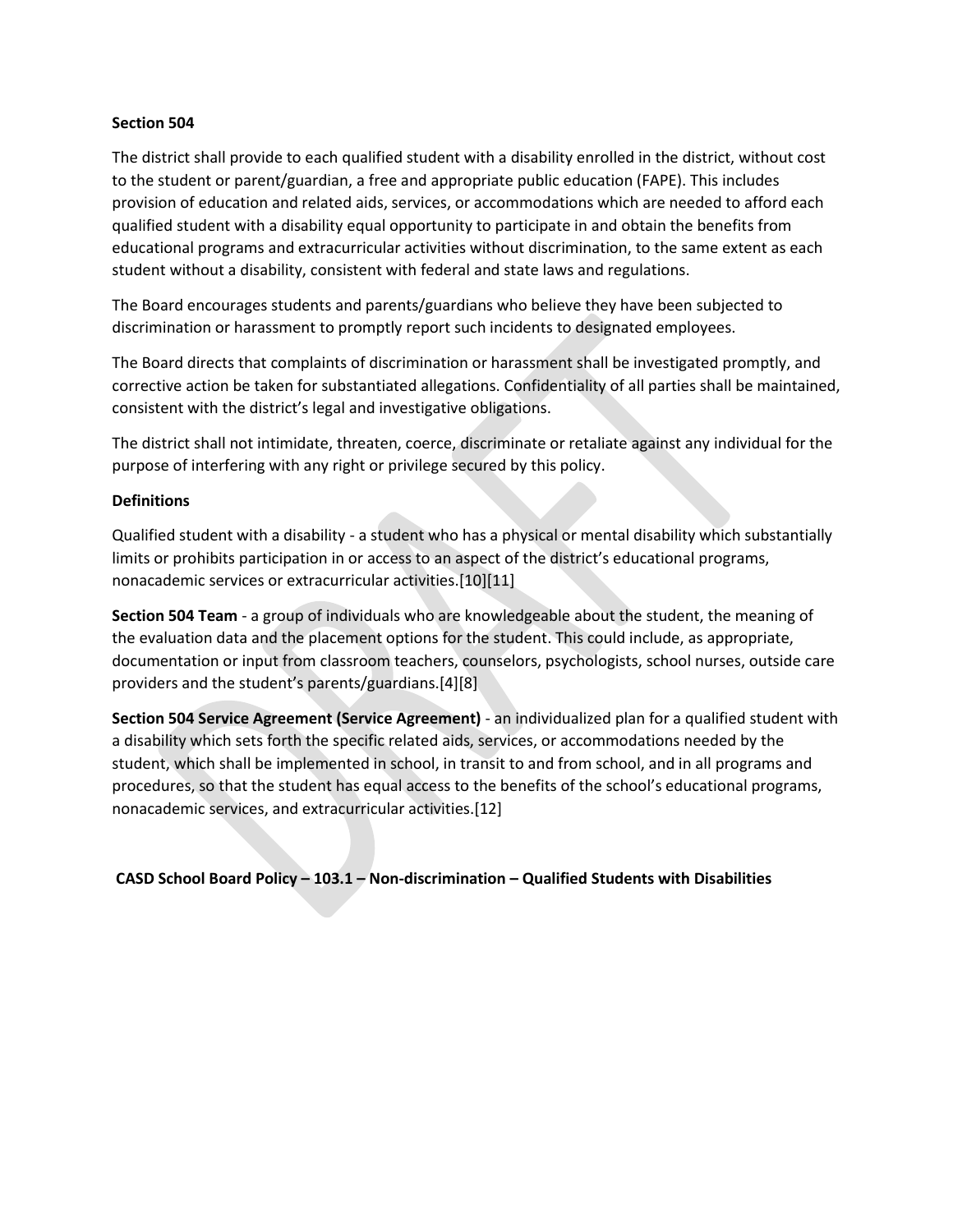### **Gifted Education**

The Board directs that the district's gifted education program shall provide the following:

System to locate and identify all students within the district who are thought to be gifted and in need of specially designed instruction.

Screening and evaluation process that meets state requirements, to determine students' educational needs.

Procedures to determine whether a student is mentally gifted.

Gifted Individualized Education Plan (GIEP) developed, and subsequently modified, for each student based on his/her unique needs and the written report of the Gifted Multidisciplinary Team (GMDT).

Safeguards for the due process rights of gifted students.

Notification to teachers of their responsibilities to each of their identified gifted students, as provided in the student's Gifted Individualized Education Plan (GIEP).

The district shall provide all required notices and information to parents/guardians of gifted students, document all consents and responses of parents/guardians, and adhere to all established timelines.

#### Guidelines

The district shall make the Permission To Evaluate form readily available to parents/guardians. If an oral request is made to an administrator or professional employee, s/he shall provide the form to the parents/guardians within ten (10) calendar days of the oral request.[8]

### **CASD School Board Policy – 114 – Gifted Education**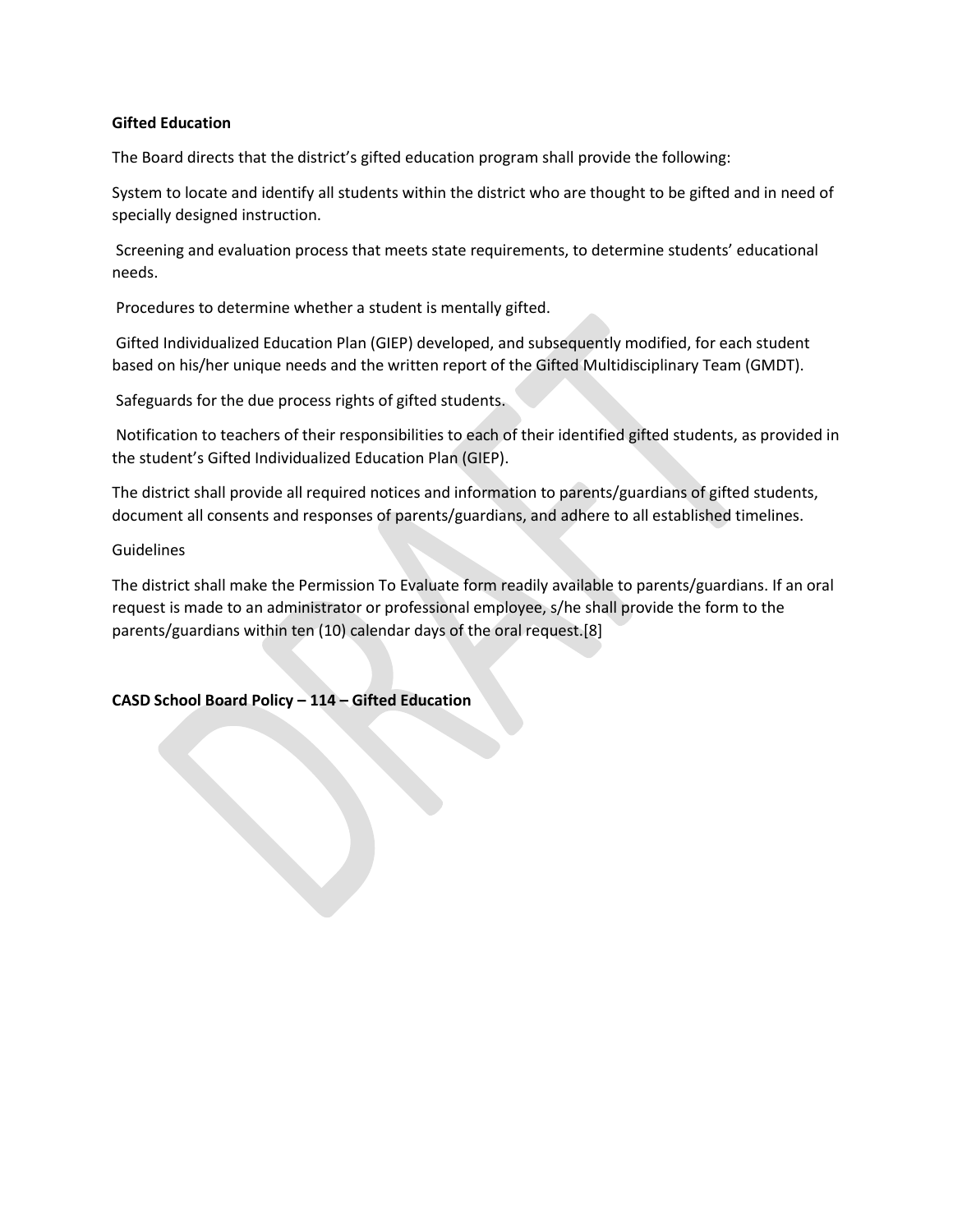## **Home and School Visitor**

At CASD, the Home & School Visitor position serves as a liaison between home, school and the community, and functions in the following roles:

- · Attendance/Truancy
- · Residency
- · Homeless Student Liaison
- · Foster Care Point of Contact

**CASD School Board Policy – 204- Attendance CASD School Board Policy – 200 – Residency**

**CASD School Board Policy – 251 – Homeless Students**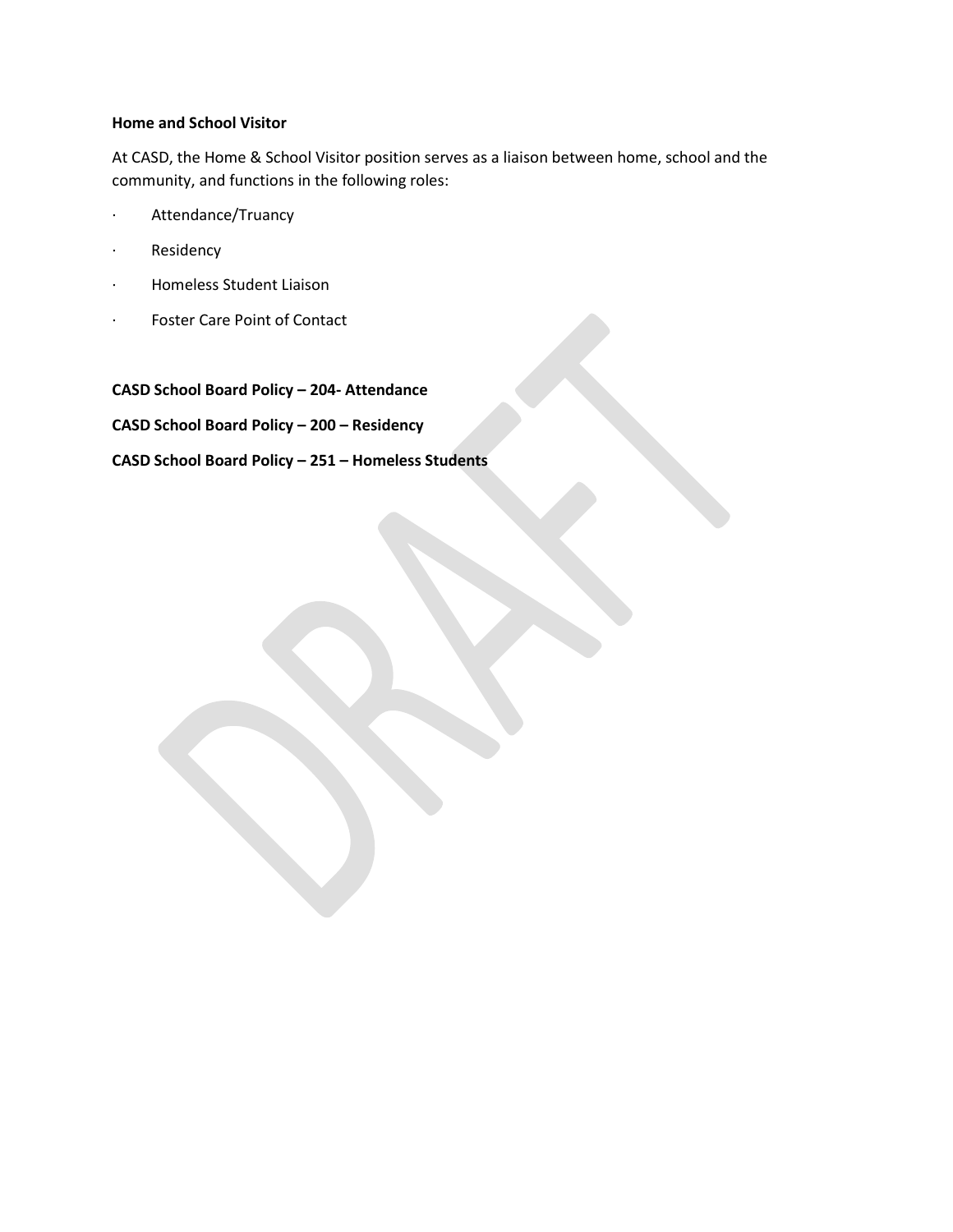#### **Mental Health Resources**

Mentally healthy students are more likely to go to school ready to learn, actively engage in school activities, have supportive and caring connections with adults and young people, use appropriate problem-solving skills, have nonaggressive behaviors, and add to positive school culture. Although many students are mentally healthy, the Center for Mental Health in Schools estimates that between 12 and 22 percent of school-aged children and youth have a diagnosable mental health disorder. Because children and youth spend the majority of their time in school, schools play an increasingly critical role in supporting these students and providing a safe, non-stigmatizing, and supportive natural environment in which children, youth, and families have access to prevention, early intervention, and treatment through school-based mental health programs. Further, schools provide a natural setting in which students can receive needed supports and services and where families are comfortable and trusting in accessing these supports and services.

The Coatesville Area School District provides a comprehensive program of supports and services designed to accomplish the following goals:

- Develop evidence-based programs to provide positive school climate and promote student skills in dealing with bullying and conflicts, solving problems, developing healthy peer relationships, engaging in activities to prevent suicide and substance use, and so on
- Develop early intervention services for students in need of additional supports such as skill groups to deal with grief, anger, anxiety, sadness, and so on
- Develop treatment programs and services that address the various mental health needs of students
- Develop student and family supports and resources
- Develop a school culture in which teachers and other student support staff are trained to recognize the early warning signs of mental health issues with students
- Develop a referral process to ensure that all students have equal access to services and supports
- Provide training and supports to teachers and students to identify students who are in immediate need of additional supports
- Implement interventions that are designed to identify students who are in need of additional supports to address social/emotional needs
- Provide support staff trained in the implementation of trauma informed care
- Designate a threat assessment team to protect health, safety, and welfare of students and school community and provide resources to address student needs

# **CASD Board Policy – 146.1 - Trauma Informed Approach**

# **CASD Board Policy - 819 – Suicide Awareness**

# **CASD Board Policy – 236 – Student Assistance Program**

**CASD Board Policy – 236.1 – Threat Assessment**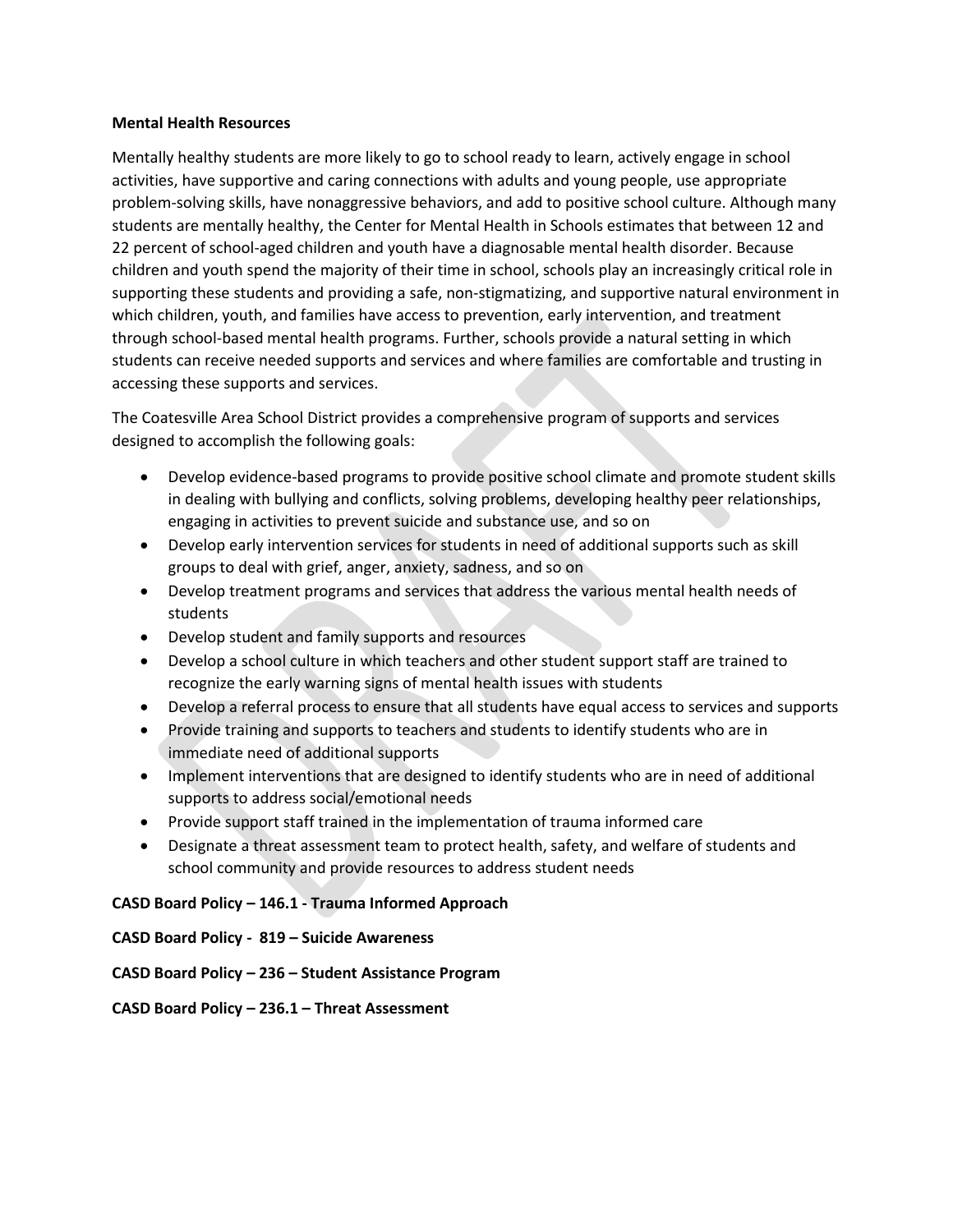### **Positive School, Family, and Community Relationships**

The Coatesville Area School District believes that students do better in school when their families are involved in their education. Students whose families participate in their education have higher levels of attendance, homework completion, academic outcomes, and graduation rates.

Educators and families from all backgrounds are seen and valued as experts in a child's education. And community members are viewed as helpful contributors and supporters of schools. Positive schoolfamily partnerships can also help cultivate students' social and emotional well-being through methods that build relationships and through practical hands-on ways for families to become involved in their child's education.

Relationally, schools can build strong partnerships with parents through two-way communication, by collaborating on what's best for each student, and cultivating positive relationships between teachers and parents.

This partnership is built on shared values and emphasizes the strengths that all stakeholders bring to the table. The trust and respect that is fostered helps to cultivate a sense of belonging in the school community among students and their families, which in turn creates a caring school climate.

**CASD Board Policy – 920 – Parental/Family Involvement**

**CASD Board Policy – 900 – Community**

**CASD Board Policy – 918 – Title 1 Parental Involvement**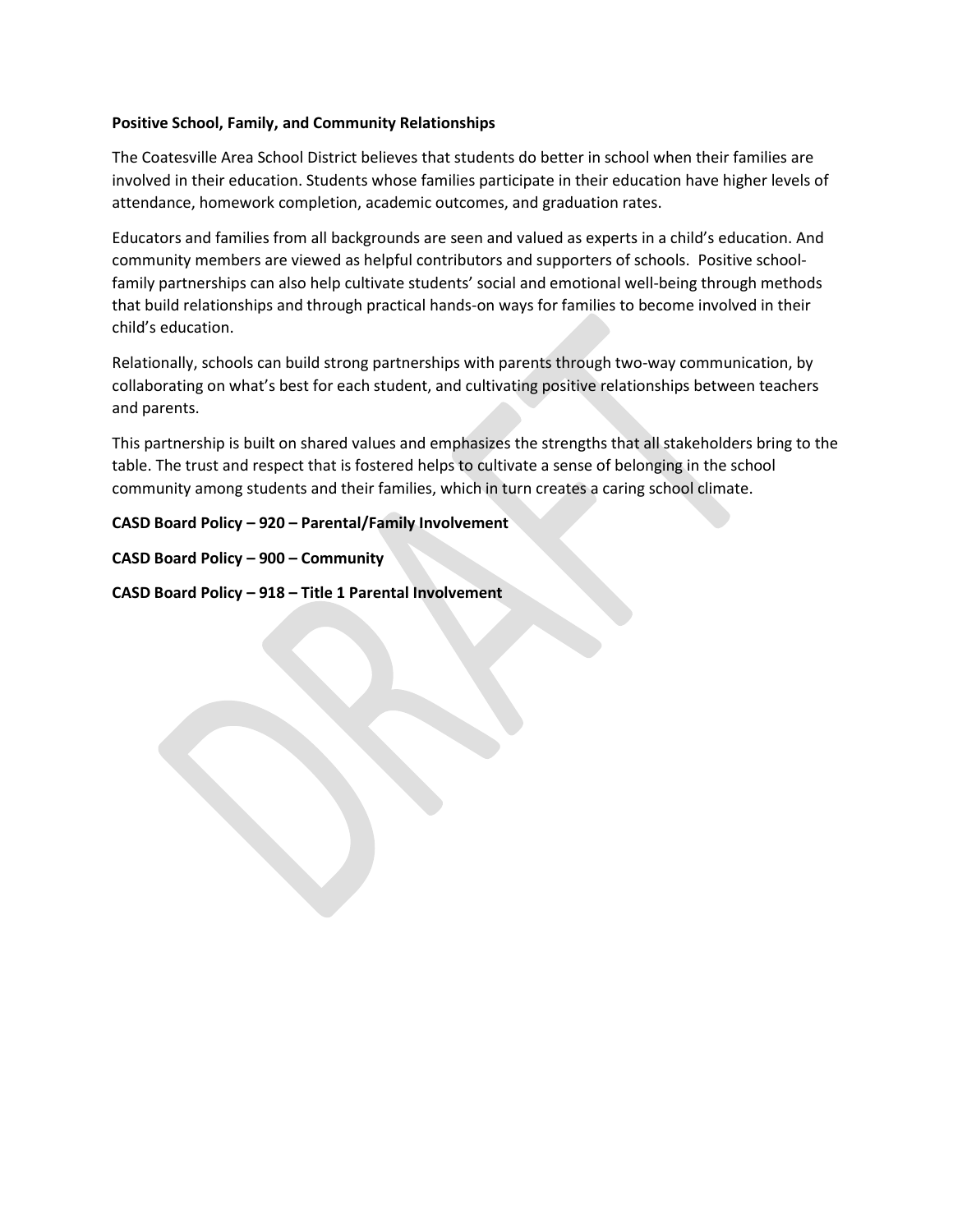### **Nurse/Health Services**

The Coatesville Area School District school nurse is available to provide for the daily healthcare of students in order to maximize their learning potential. The school nurse maintains student health records, performs state required health screenings, and administers medically prescribed medications. The school nurse responds to school illnesses and accidents and conducts health related classroom instruction, serving as a consultant for health-related matters.

# **CASD Board Policy 209 – Health Examinations/Screenings**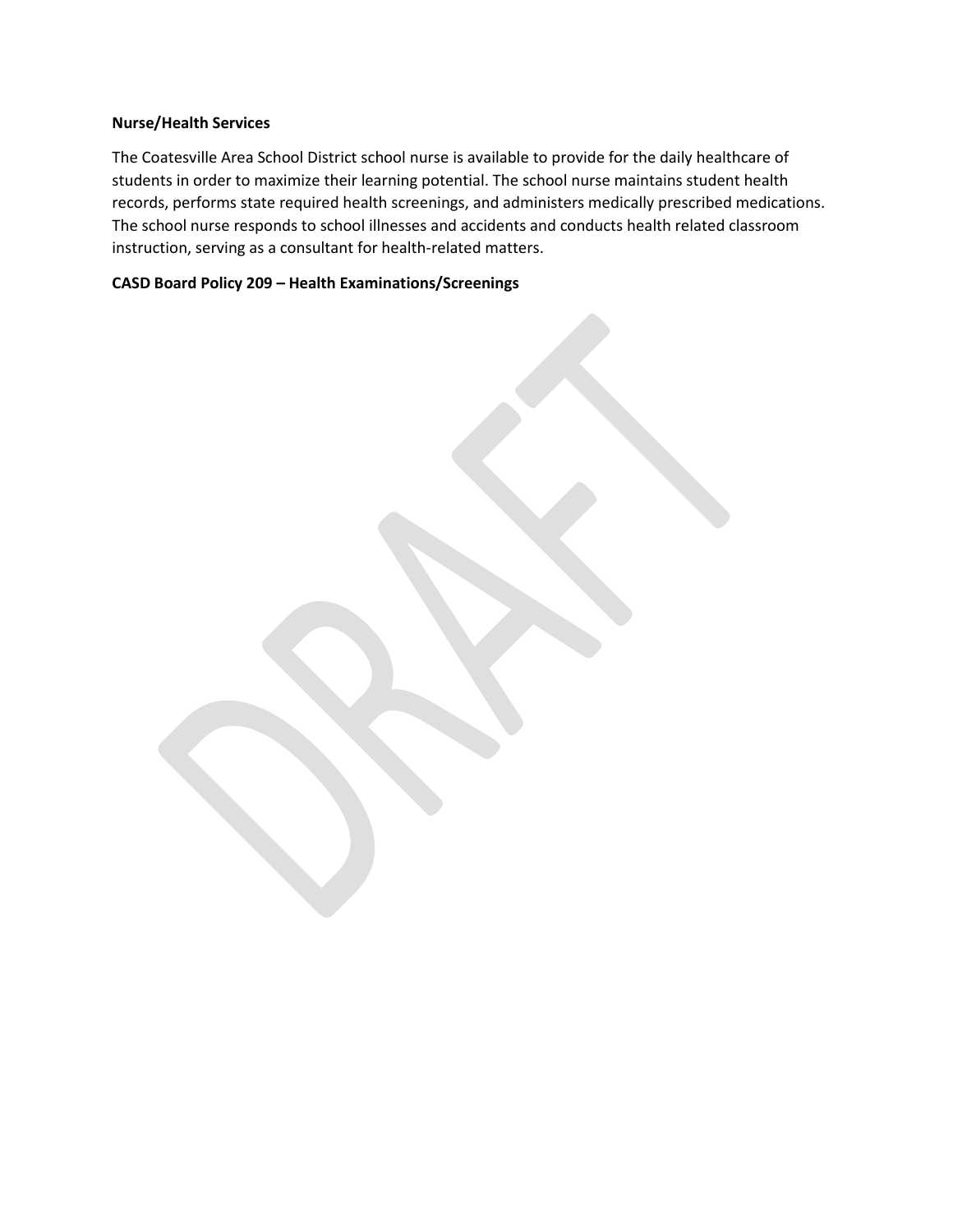#### **School Psychologists**

Coatesville Area School District school psychologists work with preschool and school age children, their teachers and their families in order to promote successful transitional and educational experiences. Psychological services include assessment and consultation about learning, social and behavior problems. School psychologists tailor their services to the particular needs of each child and each situation. Specialized training in human behavior, child development and education provides psychologists with the skills to ensure that each student learns in a safe, healthy and supportive environment.

In accordance with federal and state laws, school psychologists conduct formal assessments that are a component of a comprehensive evaluation when considering student eligibility for special education programming.

As part of Multidisciplinary Teams, they assist in developing program recommendations and making placement decisions. School psychologists also provide consultation to data teams, administrative committees, individual teachers, parents and other professionals, when needed. In addition, school psychologists serve as integral members of crisis intervention teams that respond to critical situations having a general impact on the student population.

**CASD School Board Policy – 113.3 – Screening and Evaluation for Student with Disabilities**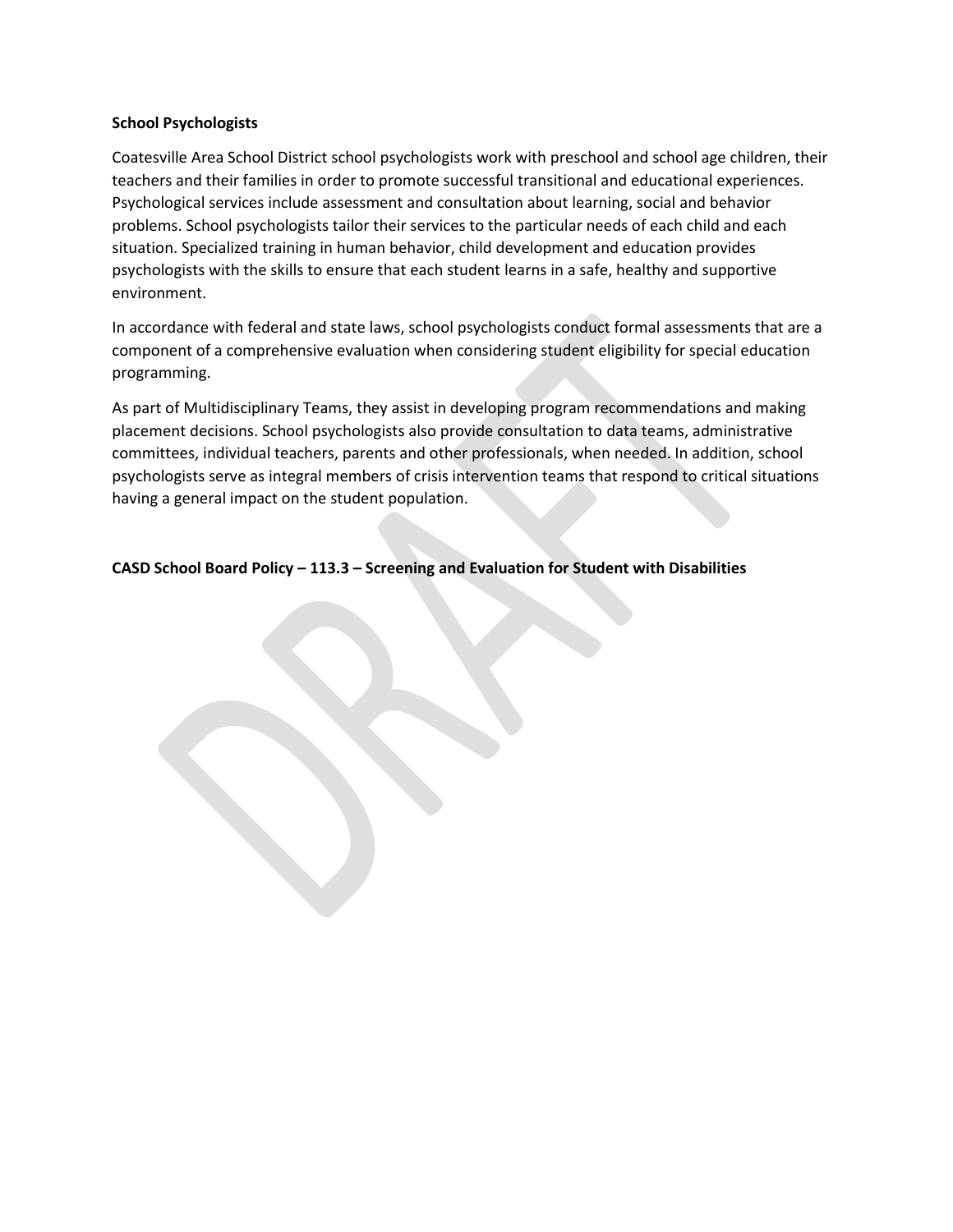### **Coatesville Area School District – A Tiered System of Support**

Pupil services personnel work with students across all tiers, including students eligible to receive special education services. Student services personnel include special education teachers and support personnel, behavioral technicians, mental health therapists and social work providers, guidance counselors, school psychologists, and school nurses.

Collaborating with general education teachers and administrators, pupil services personnel work to support the provision of tiered levels of support ranging from universal school wide developmental supports and prevention, selected and targeted interventions, and intensive interventions.

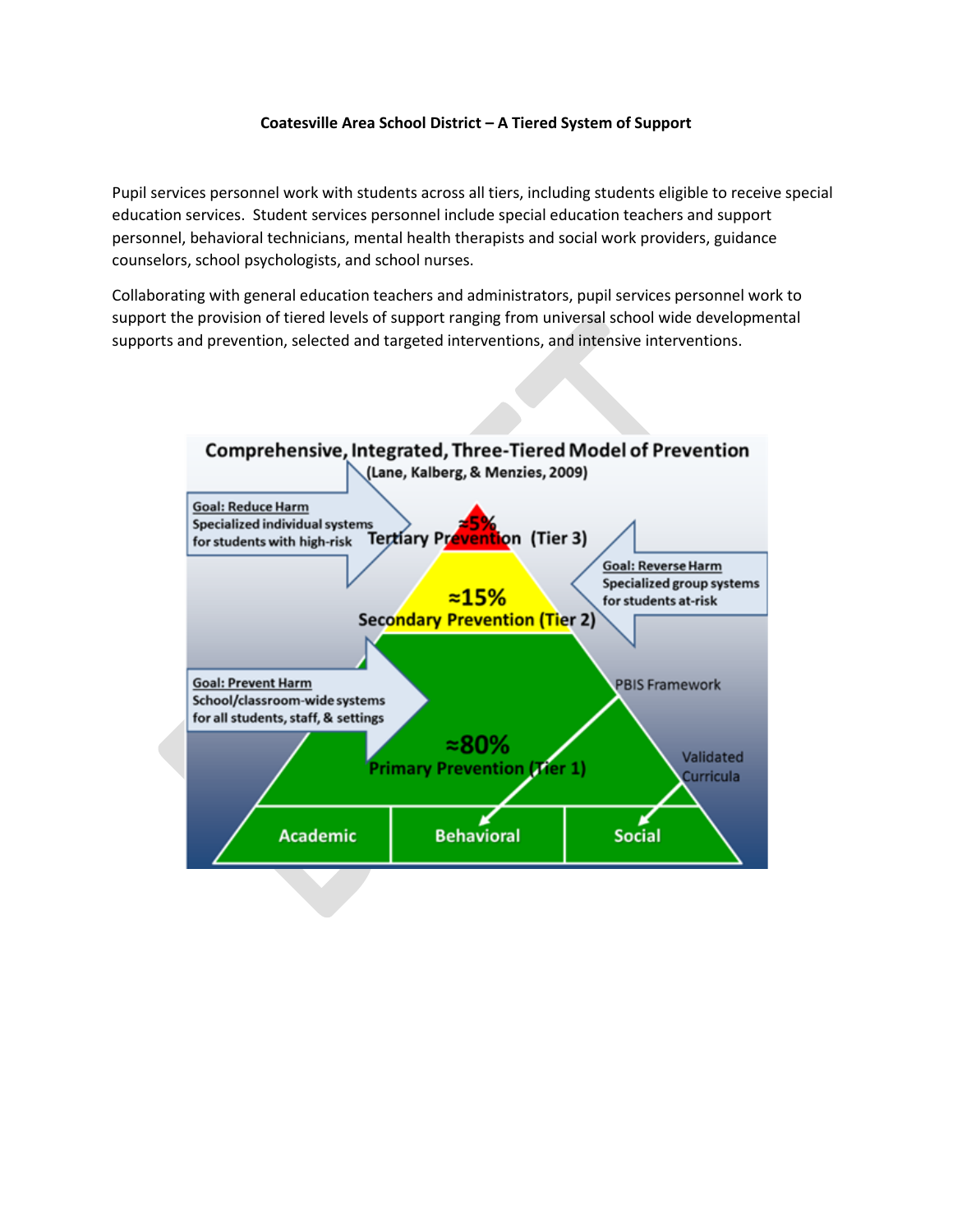## **Tier 1 – Universal Prevention, School wide, Developmental, Supports & Prevention**

## **Objectives:**

- Support populations based strategies that may be universally implemented
- Raise awareness of what makes students vulnerable, and develop strategies to reduce vulnerabilities and increase coping skills
- Aim to develop resiliency by identifying strengths, mitigating risk factors and promote coping strategies than enhance well-being
- Implement an approach that recognizes the coexistence of risk factors (ie: substance abuse, family conflict, homelessness, abuse, neglect, and a range of emotional disorders, etc.)

These strategies are developed and implemented to increase the emotional, social, and physical health of large groups of students. Efforts are directed at promoting strengths, well-being and positive developmental outcomes.

Students of different ages have different social, emotional, and intellectual needs. Consequently, while some primary prevention activities apply to the whole school population, others need to be focused on the needs of specific age groups.

## **Strategies:**

Student services staff facilitate the development, implementation, and evaluation of strategies that foster resilience.

- Establish supportive management structures and procedures to assist all school staff in carrying out their roles and responsibilities with student
- Assist in developing school policy and practice that clearly articulates and supports roles and responsibilities for all staff. This will enable student distress to be recognized early and acted upon appropriately
- Implement school policy and practice that supports all staff
- Work in partnership to collaborate with outside service providers
- Uses an inclusive approach to engage individuals and acknowledges their rights and responsibilities
- Enhance the skills of school staff to recognize a social, emotional, and/or behavioral need and then help to facilitate an appropriate plan of action
- Develop, implement and evaluate a range of strategies to find out more about students and their needs (e.g. surveys concerning their perceptions of their health and well-being and their sense of safety at school)
- Monitor and evaluate programs to determine their effectiveness
- Develop the skills of school staff to recognize the signs of distress and responding appropriately
- Establish structures and procedures to assist all school staff in supporting students by recognizing and addressing individual and group needs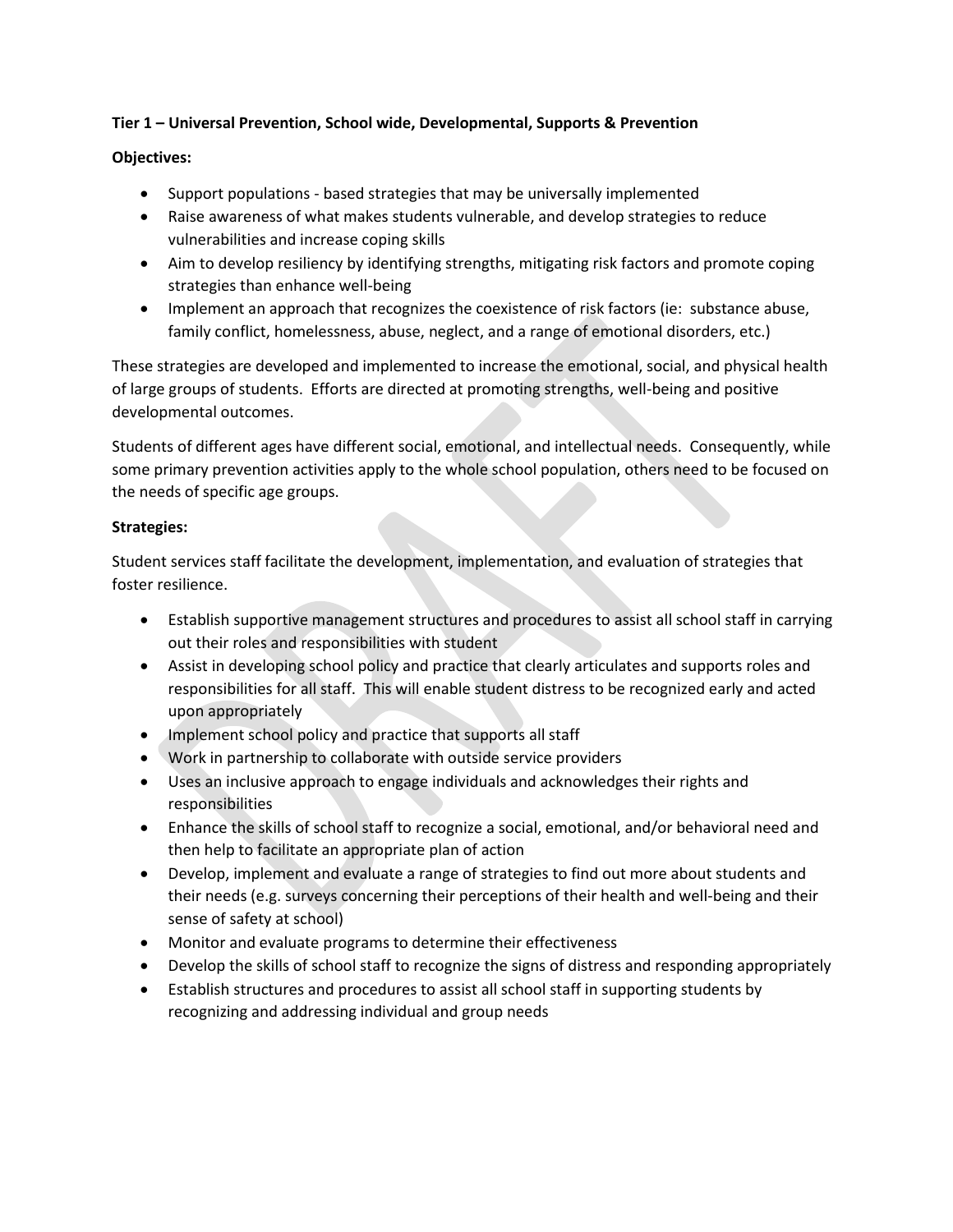## **Tier 2 – Selected and Targeted Interventions**

## **Objectives:**

- Targets those at-risk of ongoing academic, social, emotional and/or physical concerns to reduce the intensity, severity and duration
- Minimize potential impact through effective identification, assessment, and management of students at-risk

At-risk students are provided early intervention to improve resilience through effective and appropriate support programs and services. These strategies are targeted at students who display a need for more direct and explicit skill development in the areas of coping skills, social skills, and other personal and social vulnerabilities. Meeting the needs of these individuals is coordinated and directed across school service systems.

# **Strategies:**

Student services staff facilitate the development and participate in implementation and evaluation of the following:

- Referral systems for school staff and families to help clarify emerging concerns and to link students with appropriate support
- Assessments of the social-emotional, physical, academic, and behavioral status of students through data collection and review
- Using collaboration, additional assessments, and screenings across domains to determine an appropriate type of intervention
- Planning and implementing appropriate services and programming to meet the identified needs of students
- Providing school-based processes where students can access support as needed
- Monitoring and evaluating programs to determine their effectiveness